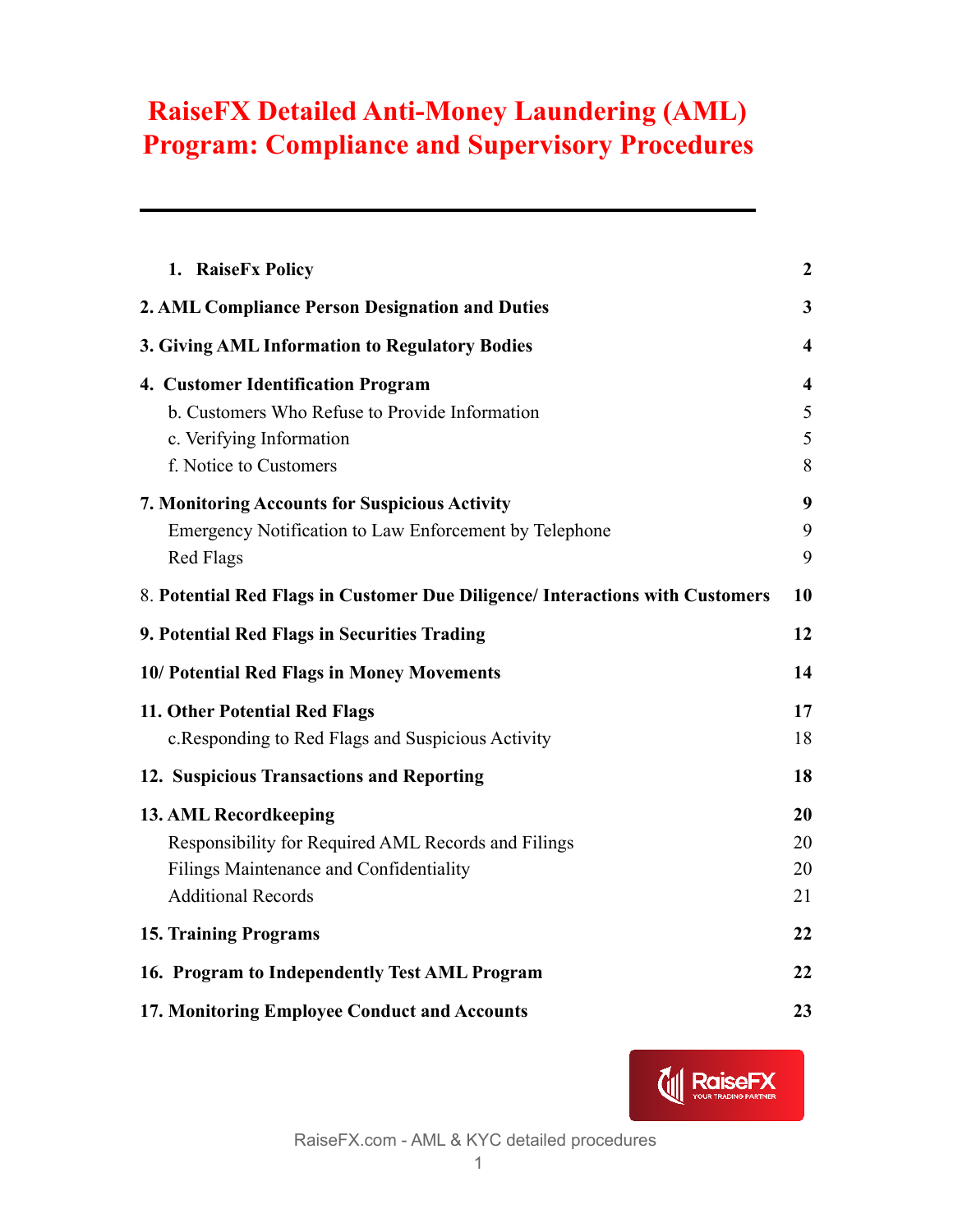| 18. Confidential Reporting of AML Non-Compliance                                                                                                                   | 23 |
|--------------------------------------------------------------------------------------------------------------------------------------------------------------------|----|
| <b>19. Additional Risk Areas</b>                                                                                                                                   | 23 |
| The firm has reviewed all areas of its business to identify potential money<br>laundering risks that may not be covered in the procedures described above. At this |    |
| stage, no other risk has been identified.                                                                                                                          | 23 |
| 20. Senior Manager Approval                                                                                                                                        | 23 |

#### <span id="page-1-0"></span>**1. RaiseFx Policy**

It is the policy of the firm to prohibit and actively prevent money laundering and any activity that facilitates money laundering or the funding of terrorist or criminal activities by complying with all applicable international requirements.

Money laundering is generally defined as engaging in acts designed to conceal or disguise the true origins of criminally derived proceeds so that the proceeds appear to have derived from legitimate origins or constitute legitimate assets. Generally, money laundering occurs in three stages. Cash first enters the financial system at the "placement" stage, where the cash generated from criminal activities is converted into monetary instruments, such as money orders or traveler's checks, or deposited into accounts at financial institutions. At the "layering" stage, the funds are transferred or moved into other accounts or other financial institutions to further separate the money from its criminal origin. At the "integration" stage, the funds are reintroduced into the economy and used to purchase legitimate assets or to fund other criminal activities or legitimate businesses.

Although cash is rarely deposited into securities accounts, the securities industry is unique in that it can be used to launder funds obtained elsewhere, and to generate illicit funds within the industry itself through fraudulent activities. Examples of types of

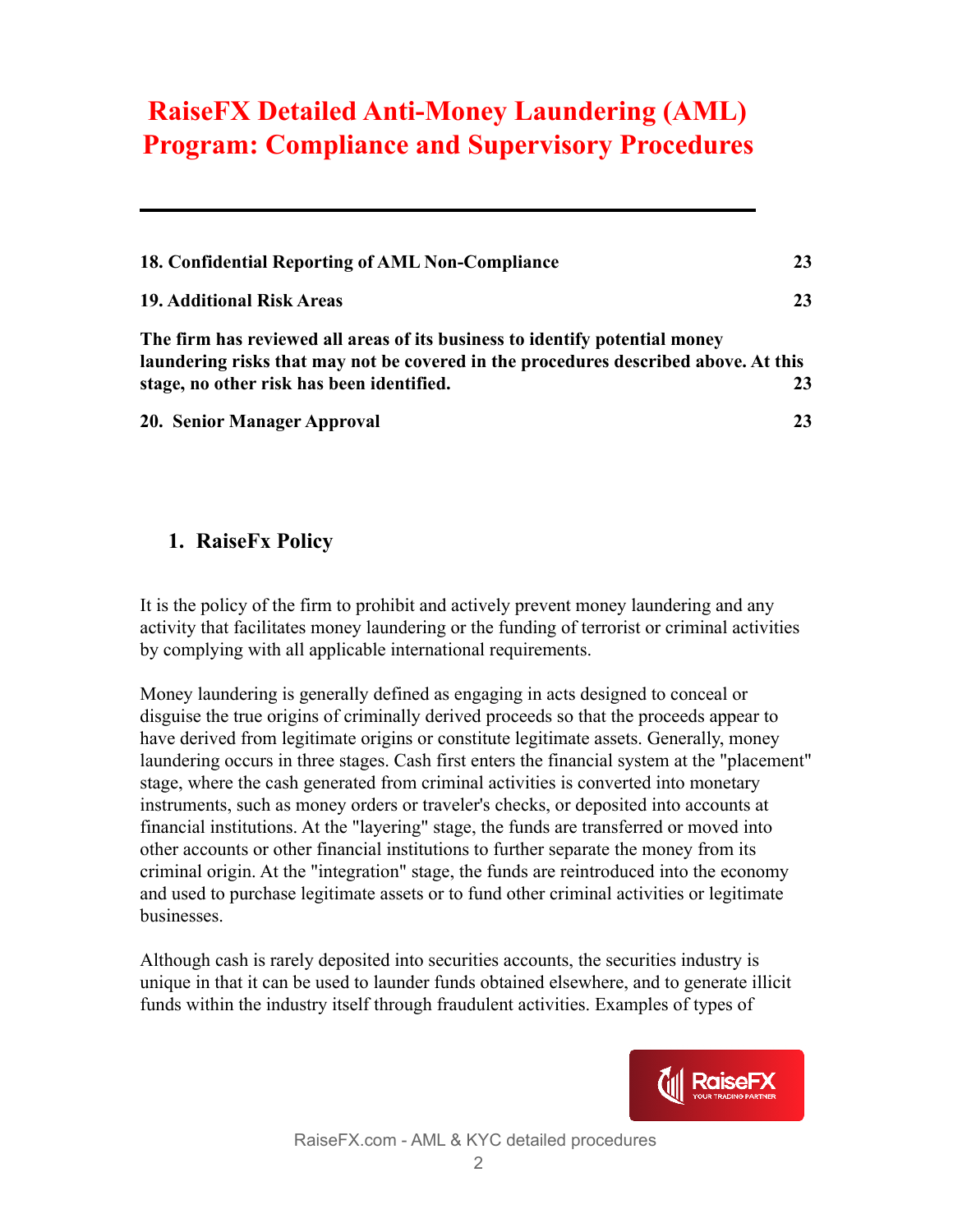fraudulent activities include insider trading, market manipulation, ponzi schemes, cybercrime and other investment-related fraudulent activity.

Terrorist financing may not involve the proceeds of criminal conduct, but rather an attempt to conceal either the origin of the funds or their intended use, which could be for criminal purposes. Legitimate sources of funds are a key difference between terrorist financiers and traditional criminal organizations. In addition to charitable donations, legitimate sources include foreign government sponsors, business ownership and personal employment. Although the motivation differs between traditional money launderers and terrorist financiers, the actual methods used to fund terrorist operations can be the same as or similar to methods used by other criminals to launder funds. Funding for terrorist attacks does not always require large sums of money and the associated transactions may not be complex.

Our AML policies, procedures and internal controls are designed to ensure compliance with all applicable regulations and will be reviewed and updated on a regular basis to ensure appropriate policies, procedures and internal controls are in place to account for both changes in regulations and changes in our business.

### <span id="page-2-0"></span>**2. AML Compliance Person Designation and Duties**

The firm has designated David Bottin as its Anti-Money Laundering Program Compliance Person (AML Compliance Person), with full responsibility for the firm's AML program.

David Bottin has a working knowledge of the AML regulations and its implementing regulations and is qualified by experience, knowledge and training, including extensive experience in the brokerage industry.

The duties of the AML Compliance Person will include monitoring the firm's compliance with AML obligations, overseeing communication and training for employees.

The AML Compliance Person will also ensure that the firm keeps and maintains all of the required AML records and will ensure that Suspicious Activity Reports (SARs) are filed with the relevant authorities. The AML Compliance Person is vested with full responsibility and authority to enforce the firm's AML program.

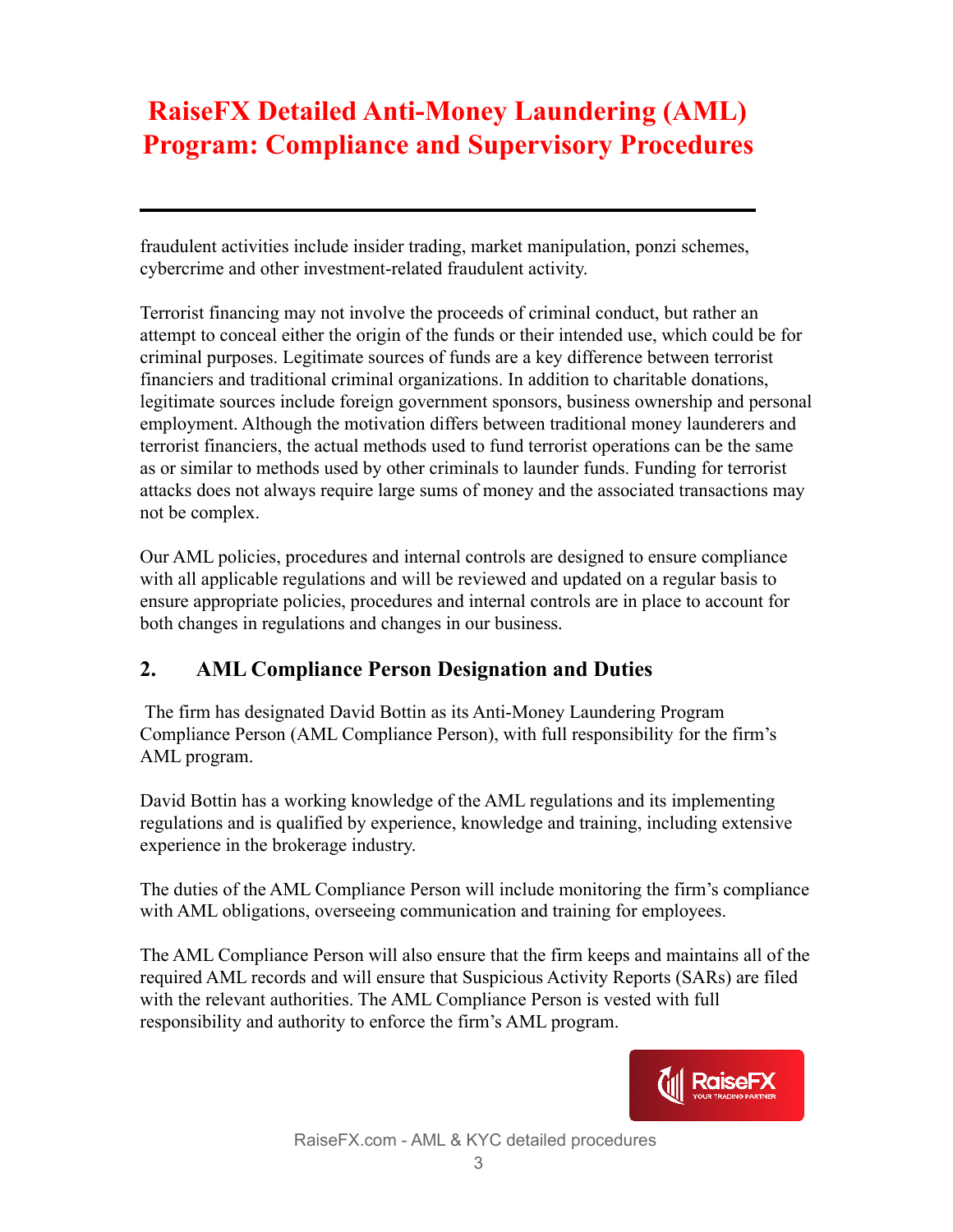### <span id="page-3-0"></span>**3. Giving AML Information to Regulatory Bodies**

RaiseFx will supply all relevant information to regulatory bodies.

It will also voluntarily provide information to the relevant regulatory bodies when a suspicious activity is detected.

#### <span id="page-3-1"></span>**4. Customer Identification Program**

We will collect certain minimum customer identification information from each customer who opens an account; utilize risk-based measures to verify the identity of each customer who opens an account; record customer identification information and the verification methods and results; provide the required adequate CIP notice to customers that we will seek identification information to verify their identities.

We will collect information to determine whether any entity opening an account would be excluded as a "customer," .

#### **a. Required Customer Information**

At the opening of an account, David Bottin will collect the following information for all accounts, if applicable, for any person, entity or organization that is opening a new account and whose name is on the account:

- (1) the name;
- (2) date of birth (for an individual);
- (3) an address, which will be a residential or business street address (for an individual), an Army Post Office (APO) or Fleet Post Office (FPO) box number, or residential or business street address of next of kin or another contact individual (for an individual who does not have a residential or business street address), or a principal place of business, local office, or other physical location (for a person other than an individual); and

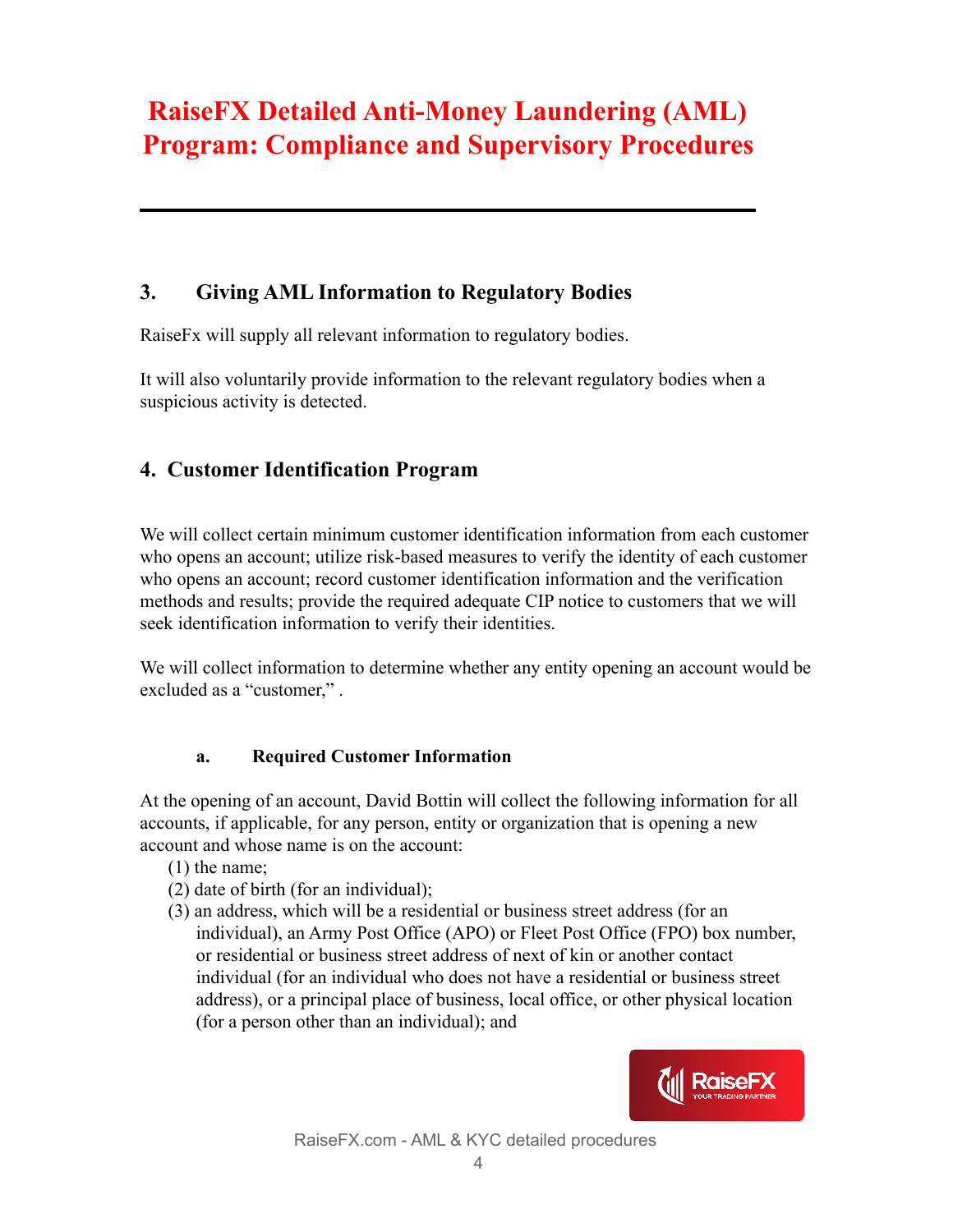(4) an identification number, which will be a taxpayer identification number (for U.S. persons), or one or more of the following: a taxpayer identification number, passport number and country of issuance, alien identification card number, or number and country of issuance of any other government-issued document evidencing nationality or residence and bearing a photograph or other similar safeguard (for non-U.S. persons).

If the full information is not received within 3 weeks, we will cancel the account. All operations will be forbidden and all funds will be blocked until we receive the full information.

In the event that a customer has applied for, but has not received, a taxpayer identification number, we will ensure with the customer that the application was filed before the customer opens the account and to obtain the taxpayer identification number within a reasonable period of time after the account is opened.

When opening an account for a foreign business or enterprise that does not have an identification number, we will request alternative government-issued documentation certifying the existence of the business or enterprise.

#### **b. Customers Who Refuse to Provide Information**

<span id="page-4-0"></span>If a potential or existing customer either refuses to provide the information described above when requested, or appears to have intentionally provided misleading information, our firm will not open a new account and, after considering the risks involved, consider closing any existing account. In either case, our AML Compliance Person will be notified so that we can determine whether we should report the situation to the relevant authorities.

#### **c. Verifying Information**

<span id="page-4-1"></span>Based on the risk, and to the extent reasonable and practicable, we will ensure that we have a reasonable belief that we know the true identity of our customers by using risk-based procedures to verify and document the accuracy of the information we get about our customers. David Bortin will analyze the information we obtain to determine whether the information is sufficient to form a reasonable belief that we know the true

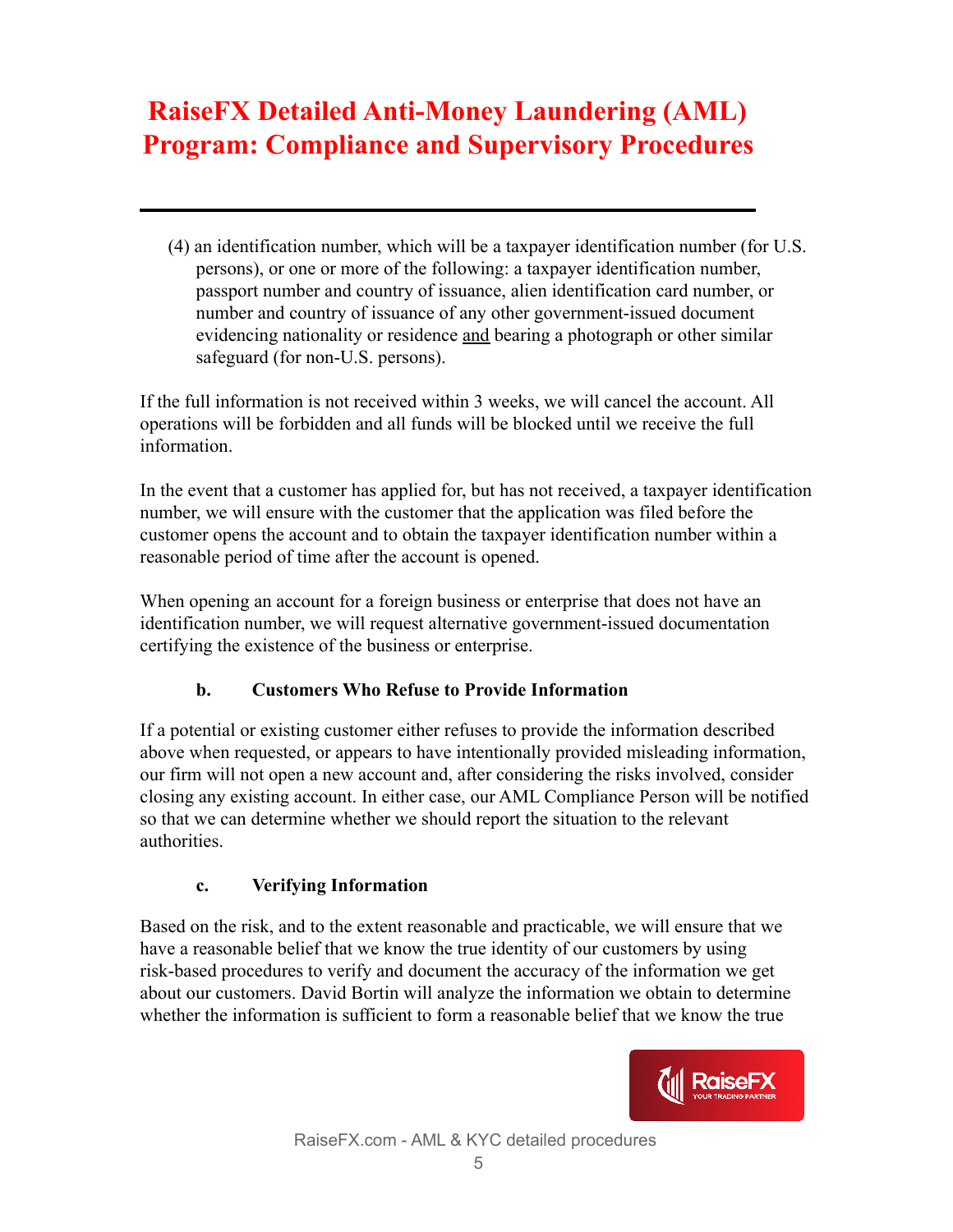identity of the customer (*e.g.*, whether the information is logical or contains inconsistencies).

We will verify customer identity through documentary means, non-documentary means or both. We will use documents to verify customer identity when appropriate documents are available. In light of the increased instances of identity fraud, we will supplement the use of documentary evidence by using the non-documentary means described below whenever necessary. We may also use non-documentary means, if we are still uncertain about whether we know the true identity of the customer. In verifying the information, we will consider whether the identifying information that we receive, such as the customer's name, street address, zip code, telephone number (if provided), date of birth and Social Security number, allow us to determine that we have a reasonable belief that we know the true identity of the customer (*e.g.*, whether the information is logical or contains inconsistencies).

Appropriate documents for verifying the identity of customers include the following:

- For an individual, an unexpired government-issued identification evidencing nationality or residence and bearing a photograph or similar safeguard, such as a driver's license or passport; and
- For a person other than an individual, documents showing the existence of the entity, such as certified articles of incorporation, a government-issued business license, a partnership agreement or a trust instrument.

We understand that we are not required to take steps to determine whether the document that the customer has provided to us for identity verification has been validly issued and that we may rely on a government-issued identification as verification of a customer's identity. If, however, we note that the document shows some obvious form of fraud, we must consider that factor in determining whether we can form a reasonable belief that we know the customer's true identity.

We will use the following non-documentary methods of verifying identity:

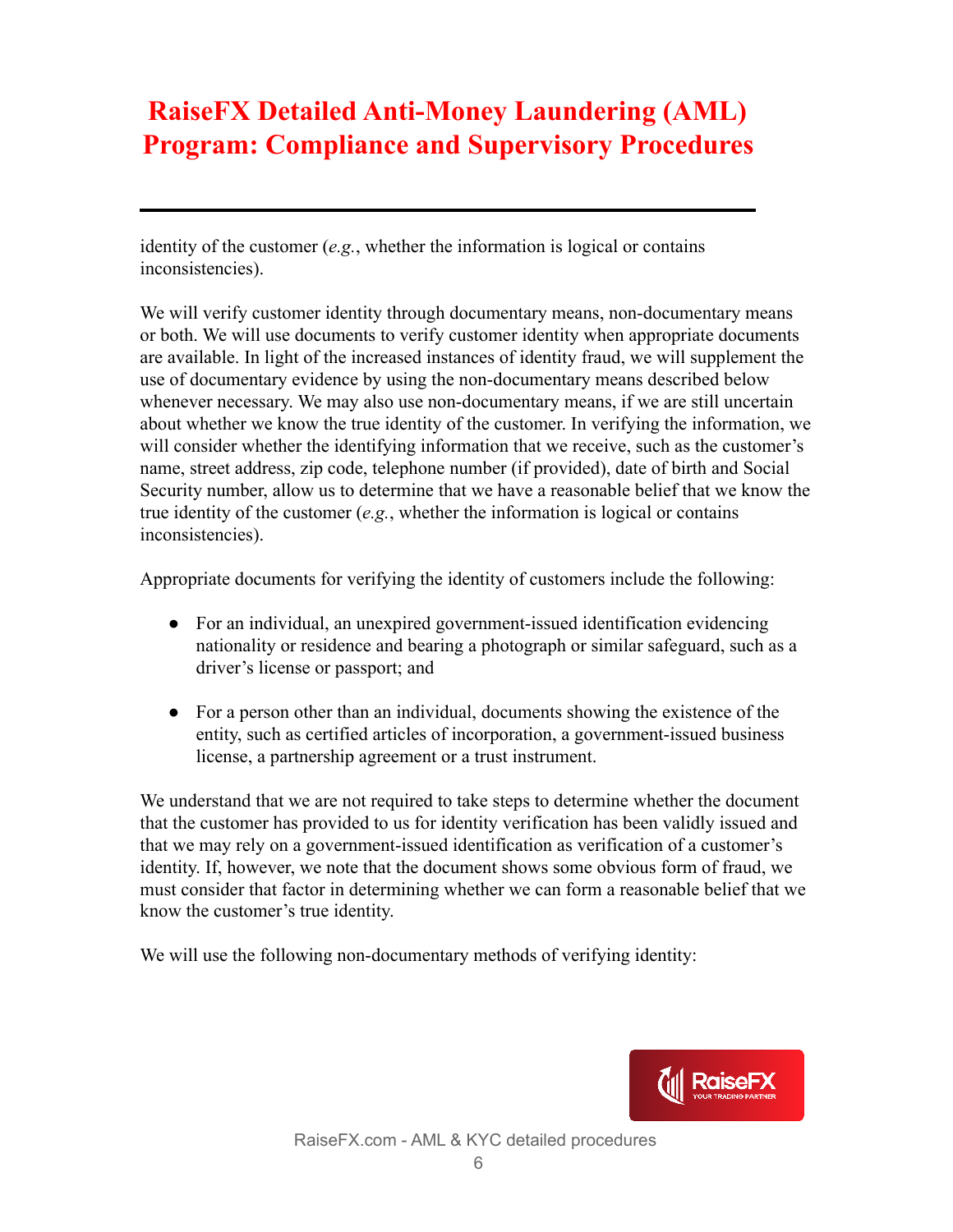- Independently verifying the customer's identity through the comparison of information provided by the customer with information obtained from a consumer reporting agency, public database or other source;
- Checking references with other financial institutions; or
- Obtaining a financial statement.

We will use non-documentary methods of verification when:

- (1) the customer is unable to present an unexpired government-issued identification document with a photograph or other similar safeguard;
- (2) the firm is unfamiliar with the documents the customer presents for identification verification;
- (3) the customer and firm do not have face-to-face contact; and
- (4) there are other circumstances that increase the risk that the firm will be unable to verify the true identity of the customer through documentary means.

We will verify the information within a reasonable time before or after the account is opened. Depending on the nature of the account and requested transactions, we may refuse to complete a transaction before we have verified the information, or in some instances when we need more time, we may, pending verification, restrict the types of transactions or dollar amount of transactions. If we find suspicious information that indicates possible money laundering, terrorist financing activity, or other suspicious activity, we will, after internal consultation with the firm's AML Compliance Person, file a complaint in accordance with applicable laws and regulations.

We recognize that the risk that we may not know the customer's true identity may be heightened for certain types of accounts, such as an account opened in the name of a corporation, partnership or trust that is created or conducts substantial business in a jurisdiction that has been designated as a primary money laundering jurisdiction, a terrorist concern, or has been designated as a non-cooperative country or territory. We will identify customers that pose a heightened risk of not being properly identified. We will also take the following additional measures that may be used to obtain information about the identity of the individuals associated with the customer when standard documentary methods prove to be insufficient, by calling the customer directly.

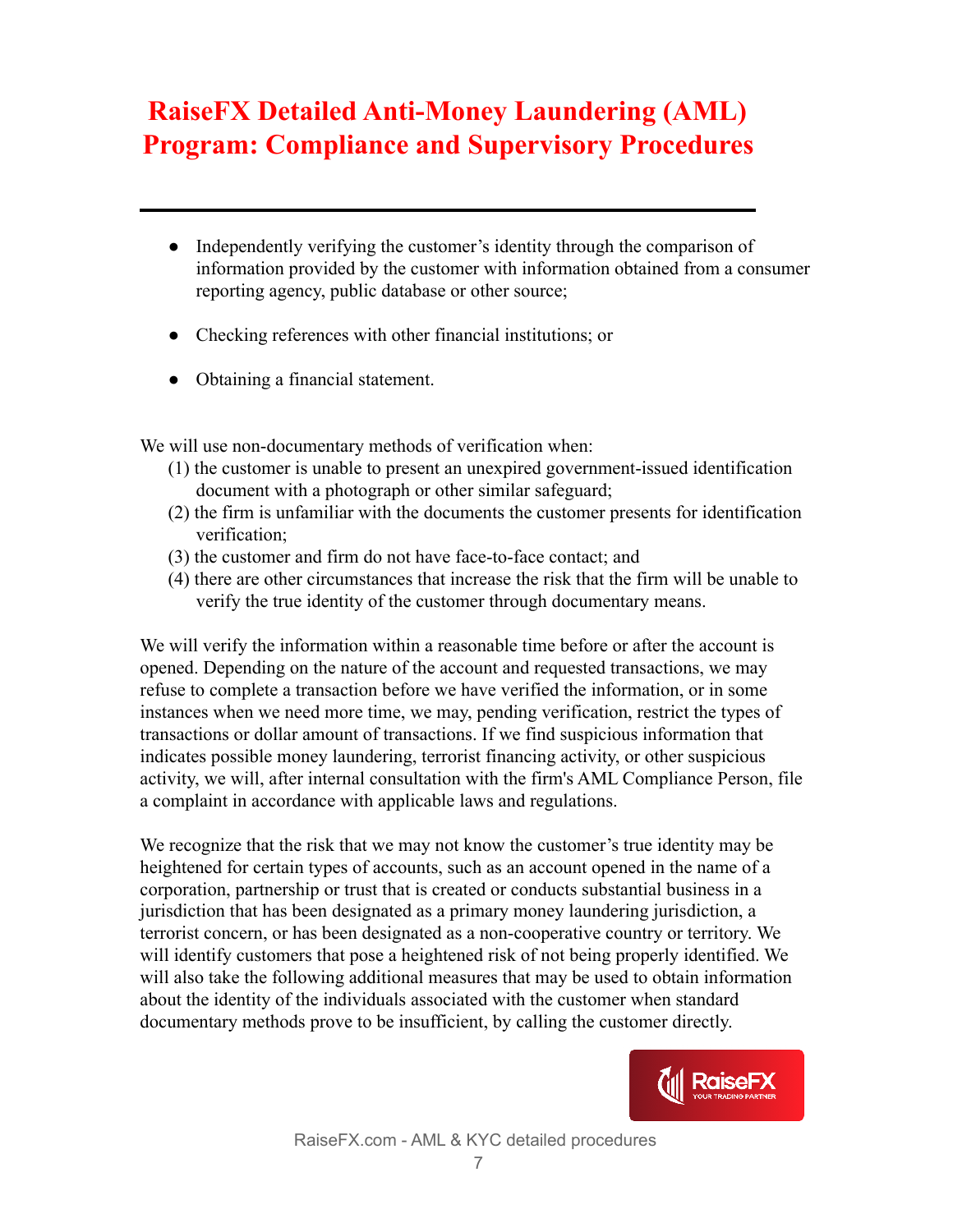#### **d. Lack of Verification**

When we cannot form a reasonable belief that we know the true identity of a customer, we will do the following depending on the specific situation : (1) not open an account; (2) impose terms under which a customer may conduct transactions while we attempt to verify the customer's identity; (3) close an account after attempts to verify a customer's identity fail; and (4) determine whether it is necessary to file a complaint in accordance with applicable laws and regulations.

#### **e. Recordkeeping**

We will document our verification, including all identifying information provided by a customer, the methods used and results of verification, and the resolution of any discrepancies identified in the verification process. We will keep records containing a description of any document that we relied on to verify a customer's identity, noting the type of document, any identification number contained in the document, the place of issuance, and if any, the date of issuance and expiration date. With respect to non-documentary verification, we will retain documents that describe the methods and the results of any measures we took to verify the identity of a customer. We will also keep records containing a description of the resolution of each substantive discrepancy discovered when verifying the identifying information obtained. We will retain records of all identification information for five years after the account has been closed; we will retain records made about verification of the customer's identity for five years after the record is made.

#### **f. Notice to Customers**

<span id="page-7-0"></span>We will provide notice to customers that the firm is requesting information from them to verify their identities, as required by international laws. We will provide this information on our website and by email.

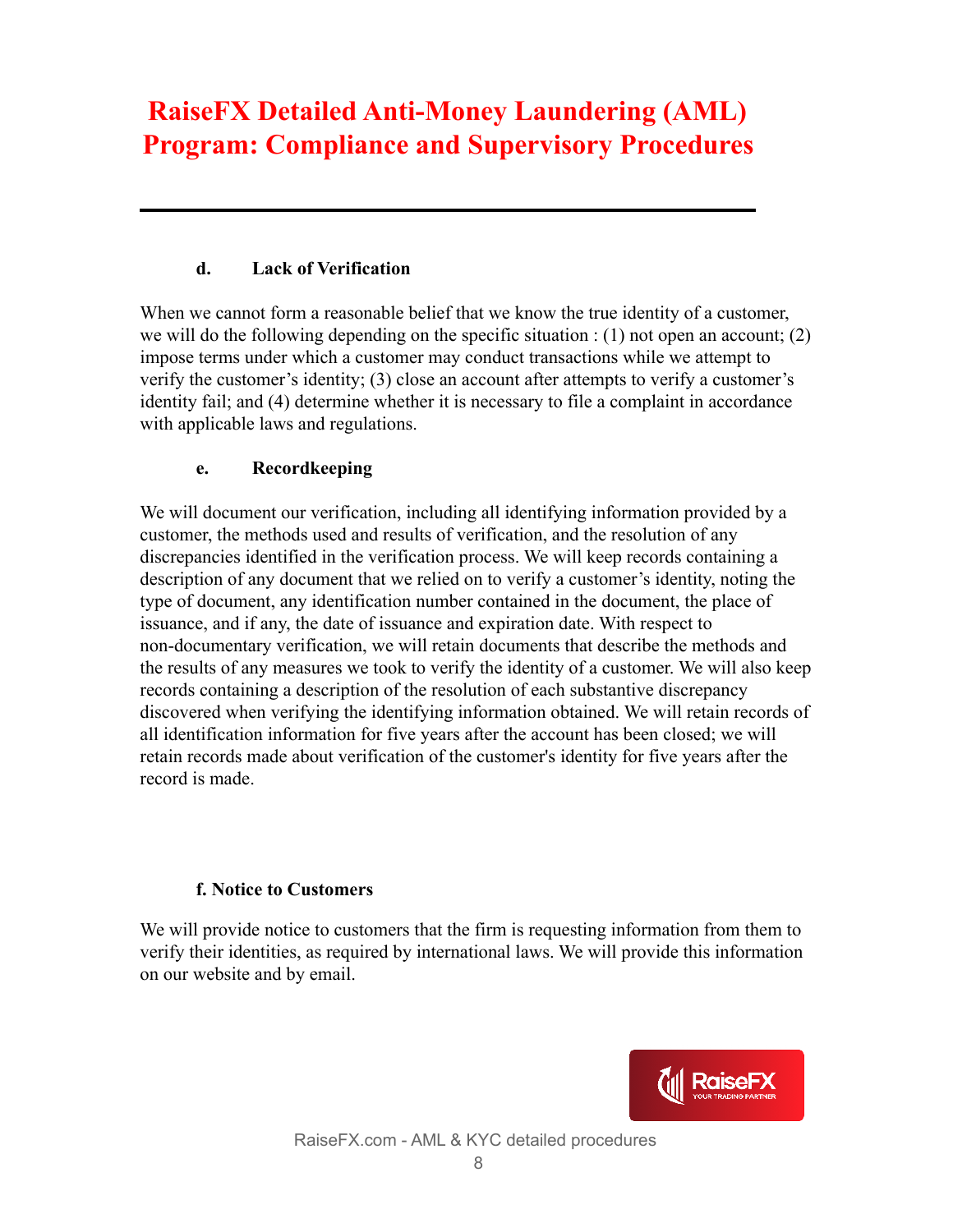### **6. Customer Due Diligence Rule**

We do not open or maintain accounts for legal entity customers. If in the future the firm elects to open accounts for legal entity customers, we will first establish, document and ensure the implementation of appropriate procedures*.*

We will conduct ongoing monitoring to identify and report suspicious transactions and, on a risk basis, maintain and update customer information, including information regarding the beneficial ownership of legal entity customers, using the customer risk profile as a baseline against which customer activity is assessed for suspicious transaction reporting. Our suspicious activity monitoring procedures are detailed below.

### <span id="page-8-0"></span>**7. Monitoring Accounts for Suspicious Activity**

We will monitor account activity for unusual size, volume, pattern or type of transactions, taking into account risk factors and red flags that are appropriate to our business. Monitoring will be conducted through our CRM system. The customer risk profile will serve as a baseline for assessing potentially suspicious activity. The AML Compliance Person or his or her designee will be responsible for this monitoring, will review any activity that our monitoring system detects, will determine whether any additional steps are required, will document when and how this monitoring is carried out, and will report suspicious activities to the appropriate authorities.

We will document our monitoring and reviews in a specific document. The AML Compliance Person or his or her designee will conduct an appropriate investigation and review relevant information from internal or third-party sources before a complaint is filed.

#### **a. Emergency Notification to Law Enforcement by Telephone**

<span id="page-8-1"></span>In situations involving violations that require immediate attention, such as terrorist financing or ongoing money laundering schemes, we will immediately call an appropriate law enforcement authority.

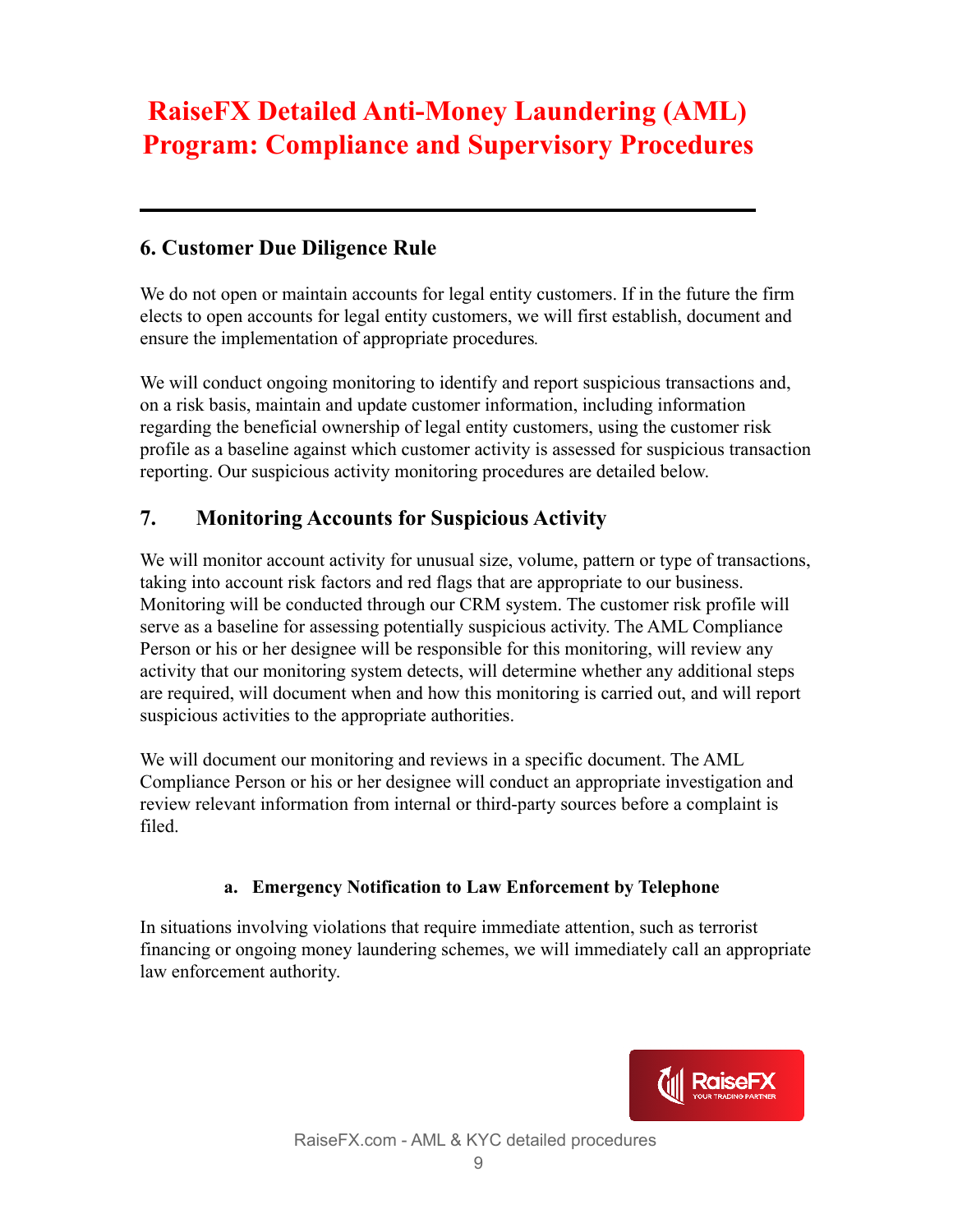#### **b. Red Flags**

<span id="page-9-0"></span>Red flags that signal possible money laundering or terrorist financing include, but are not limited to:

#### <span id="page-9-1"></span>**Potential Red Flags in Customer Due Diligence and Interactions with Customers**

- The customer provides the firm with unusual or suspicious identification documents that cannot be readily verified or are inconsistent with other statements or documents that the customer has provided. Or, the customer provides information that is inconsistent with other available information about the customer. This indicator may apply to account openings and to interaction subsequent to account opening.
- The customer is reluctant or refuses to provide the firm with complete customer due diligence information as required by the firm's procedures, which may include information regarding the nature and purpose of the customer's business, prior financial relationships, anticipated account activity, business location and, if applicable, the entity's officers and directors.
- The customer refuses to identify a legitimate source of funds or information is false, misleading or substantially incorrect.
- The customer is domiciled in, doing business in or regularly transacting with counterparties in a jurisdiction that is known as a bank secrecy haven, tax shelter, high-risk geographic location (*e.g.*, known as a narcotics producing jurisdiction, known to have ineffective AML/Combating the Financing of Terrorism systems) or conflict zone, including those with an established threat of terrorism.
- The customer has difficulty describing the nature of his or her business or lacks general knowledge of his or her industry.
- The customer has no discernable reason for using the firm's service or the firm's location (*e.g.*, the customer lacks roots to the local community or has gone out of his or her way to use the firm).
- The customer has been rejected or has had its relationship terminated as a customer by other financial services firms.
- The customer's legal or mailing address is associated with multiple other accounts or businesses that do not appear related.

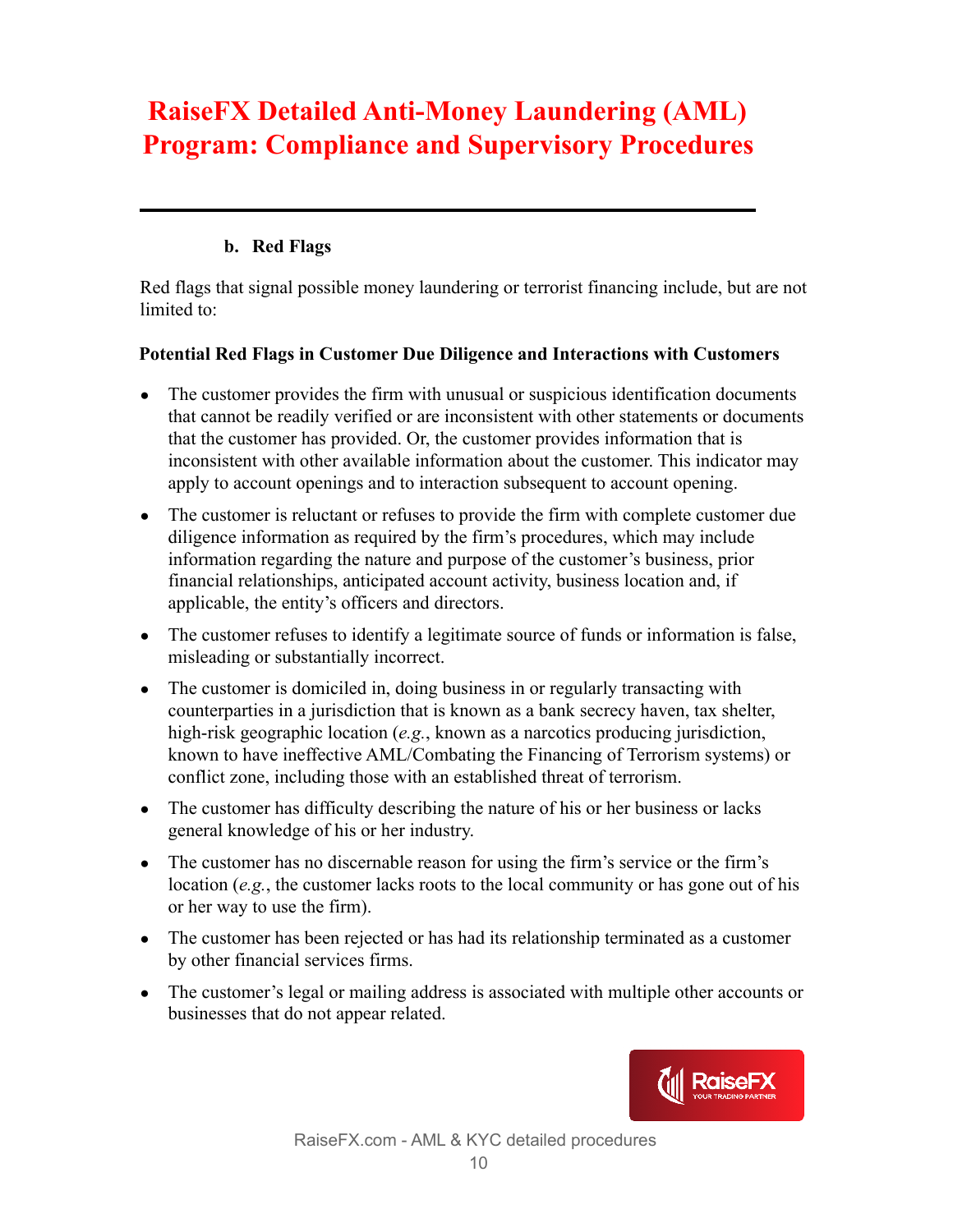- The customer appears to be acting as an agent for an undisclosed principal, but is reluctant to provide information.
- The customer is a trust, shell company or private investment company that is reluctant to provide information on controlling parties and underlying beneficiaries.
- The customer is publicly known or known to the firm to have criminal, civil or regulatory proceedings against him or her for crime, corruption or misuse of public funds, or is known to associate with such persons. Sources for this information could include news items, the Internet or commercial database searches.
- The customer's background is questionable or differs from expectations based on business activities.
- The customer maintains multiple accounts, or maintains accounts in the names of family members or corporate entities, with no apparent business or other purpose.
- An account is opened by a politically exposed person (PEP),<sup>9</sup> particularly in conjunction with one or more additional risk factors, such as the account being opened by a shell company<sup>10</sup> beneficially owned or controlled by the PEP, the PEP is from a country which has been identified by FATF as having strategic AML regime deficiencies, or the PEP is from a country known to have a high level of corruption.
- An account is opened by a non-profit organization that provides services in geographic locations known to be at higher risk for being an active terrorist threat.<sup>11</sup>
- An account is opened in the name of a legal entity that is involved in the activities of an association, organization or foundation whose aims are related to the claims or demands of a known terrorist entity.<sup>12</sup>
- An account is opened for a purported stock loan company, which may hold the restricted securities of corporate insiders who have pledged the securities as collateral for, and then defaulted on, purported loans, after which the securities are sold on an unregistered basis.
- An account is opened in the name of a foreign financial institution, such as an offshore bank or broker-dealer, that sells shares of stock on an unregistered basis on behalf of customers.
- An account is opened for a foreign financial institution that is affiliated with a U.S. broker-dealer, bypassing its U.S. affiliate, for no apparent business purpose. An

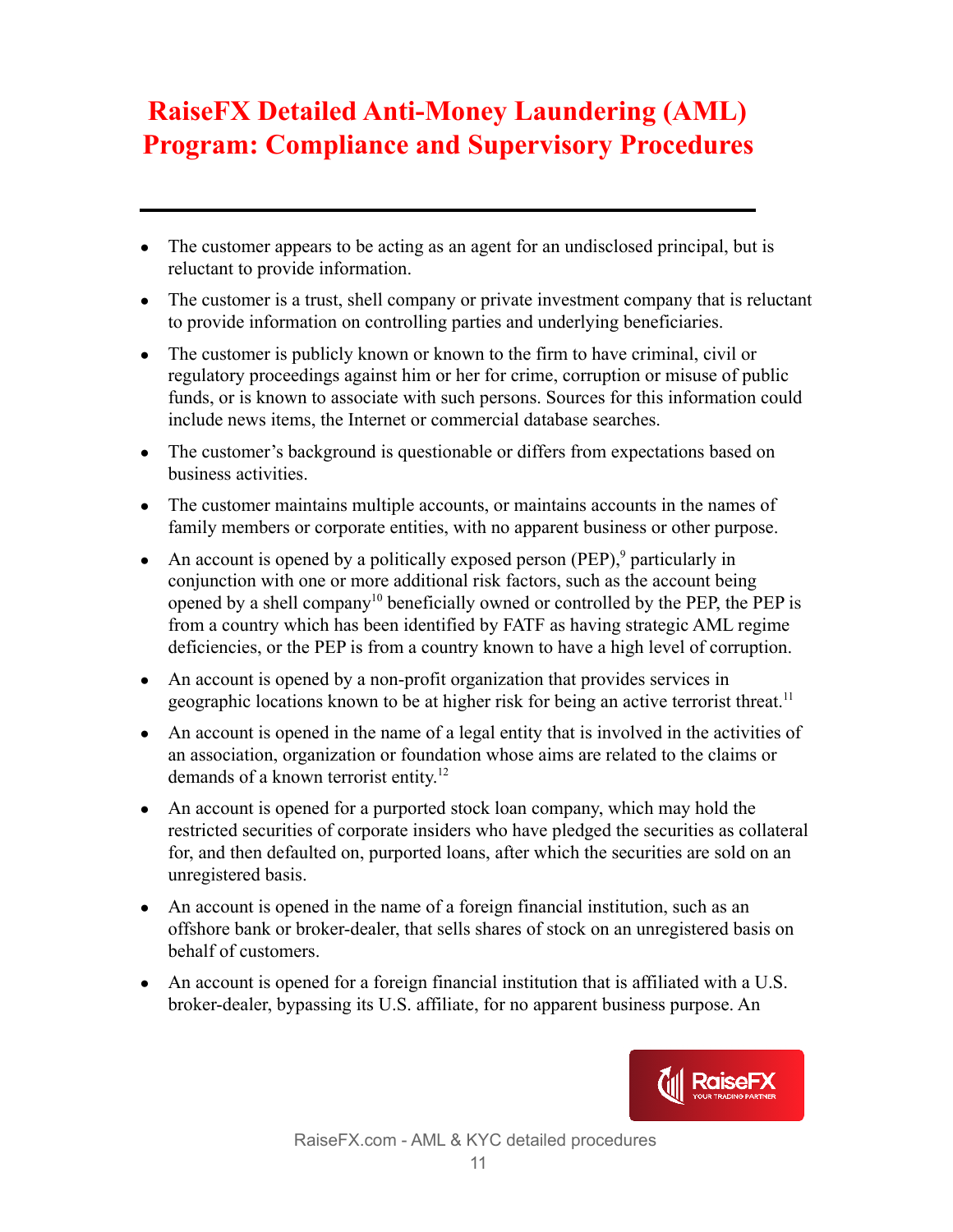apparent business purpose could include access to products or services the U.S. affiliate does not provide.

#### <span id="page-11-0"></span>**Potential Red Flags in Securities Trading**

- The customer, for no apparent reason or in conjunction with other "red flags," engages in transactions involving certain types of securities, such as penny stocks, Regulation "S" stocks and bearer bonds, which although legitimate, have been used in connection with fraudulent schemes and money laundering activity. (Such transactions may warrant further due diligence to ensure the legitimacy of the customer's activity.)
- There is a sudden spike in investor demand for, coupled with a rising price in, a thinly traded or low-priced security.
- The customer's activity represents a significant proportion of the daily trading volume in a thinly traded or low-priced security.
- A customer buys and sells securities with no discernable purpose or circumstances that appear unusual.
- Individuals known throughout the industry to be stock promoters sell securities through the broker-dealer.
- A customer accumulates stock in small increments throughout the trading day to increase price.
- A customer engages in pre-arranged or other non-competitive securities trading, including wash or cross trades, with no apparent business purpose.
- A customer attempts to influence the closing price of a stock by executing purchase or sale orders at or near the close of the market.
- A customer engages in transactions suspected to be associated with cyber breaches of customer accounts, including potentially unauthorized disbursements of funds or trades.
- A customer engages in a frequent pattern of placing orders on one side of the market, usually inside the existing National Best Bid or Offer (NBBO), followed by the

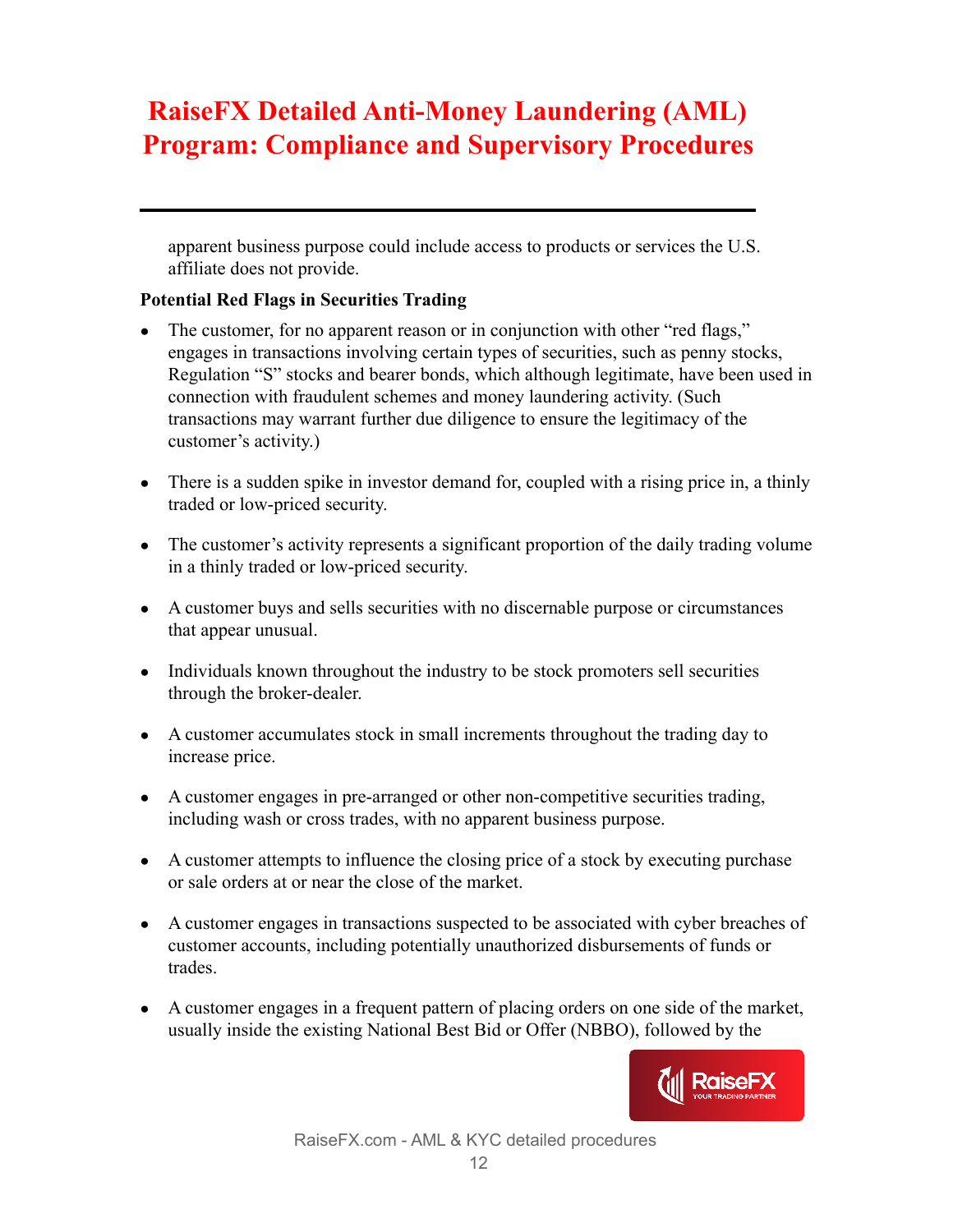customer entering orders on the other side of the market that execute against other market participants that joined the market at the improved NBBO (activity indicative of "spoofing").

- A customer engages in a frequent pattern of placing multiple limit orders on one side of the market at various price levels, followed by the customer entering orders on the opposite side of the market that are executed and the customer cancelling the original limit orders (activity indicative of "layering").
- Two or more unrelated customer accounts at the firm trade an illiquid or low-priced security suddenly and simultaneously.
- The customer makes a large purchase or sale of a security, or option on a security, shortly before news or a significant announcement is issued that affects the price of the security.
- The customer is known to have friends or family who work at or for the securities issuer, which may be a red flag for potential insider trading or unlawful sales of unregistered securities.
- The customer's purchase of a security does not correspond to the customer's investment profile or history of transactions (*e.g.*, the customer may never have invested in equity securities or may have never invested in a given industry, but does so at an opportune time) and there is no reasonable explanation for the change.
- The account is using a master/sub structure, which enables trading anonymity with respect to the sub-accounts' activity, and engages in trading activity that raises red flags, such as the liquidation of microcap issuers or potentially manipulative trading activity.
- The firm receives regulatory inquiries or grand jury or other subpoenas concerning the firm's customers' trading.
- The customer engages in a pattern of transactions in securities indicating the customer is using securities to engage in currency conversion. For example, the customer delivers in and subsequently liquidates American Depository Receipts (ADRs) or

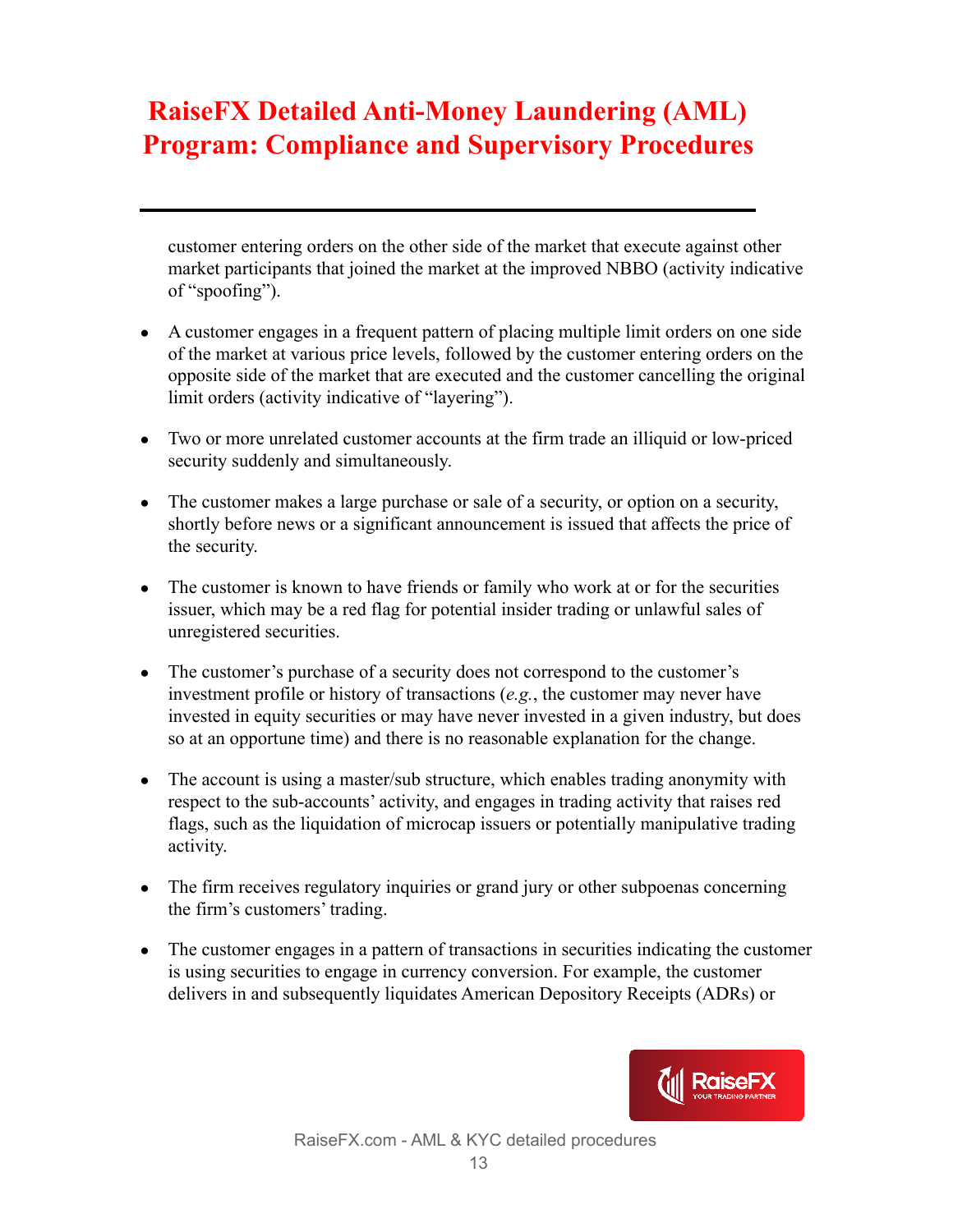dual currency bonds for U.S. dollar proceeds, where the securities were originally purchased in a different currency.

- The customer engages in mirror trades or transactions involving securities used for currency conversions, potentially through the use of offsetting trades.
- The customer appears to buy or sell securities based on advanced knowledge of pending customer orders.

#### <span id="page-13-0"></span>**Potential Red Flags in Money Movements**

- The customer attempts or makes frequent or large deposits of currency, insists on dealing only in cash equivalents, or asks for exemptions from the firm's policies and procedures relating to the deposit of cash and cash equivalents.
- The customer "structures" deposits, withdrawals or purchases of monetary instruments below a certain amount to avoid reporting or recordkeeping requirements, and may state directly that they are trying to avoid triggering a reporting obligation or to evade taxing authorities.
- The customer seemingly breaks funds transfers into smaller transfers to avoid raising attention to a larger funds transfer. The smaller funds transfers do not appear to be based on payroll cycles, retirement needs, or other legitimate regular deposit and withdrawal strategies.
- The customer's account shows numerous currency, money order (particularly sequentially numbered money orders) or cashier's check transactions aggregating to significant sums without any apparent business or lawful purpose.
- The customer frequently changes bank account details or information for redemption proceeds, in particular when followed by redemption requests.
- The customer makes a funds deposit followed by an immediate request that the money be wired out or transferred to a third party, or to another firm, without any apparent business purpose.

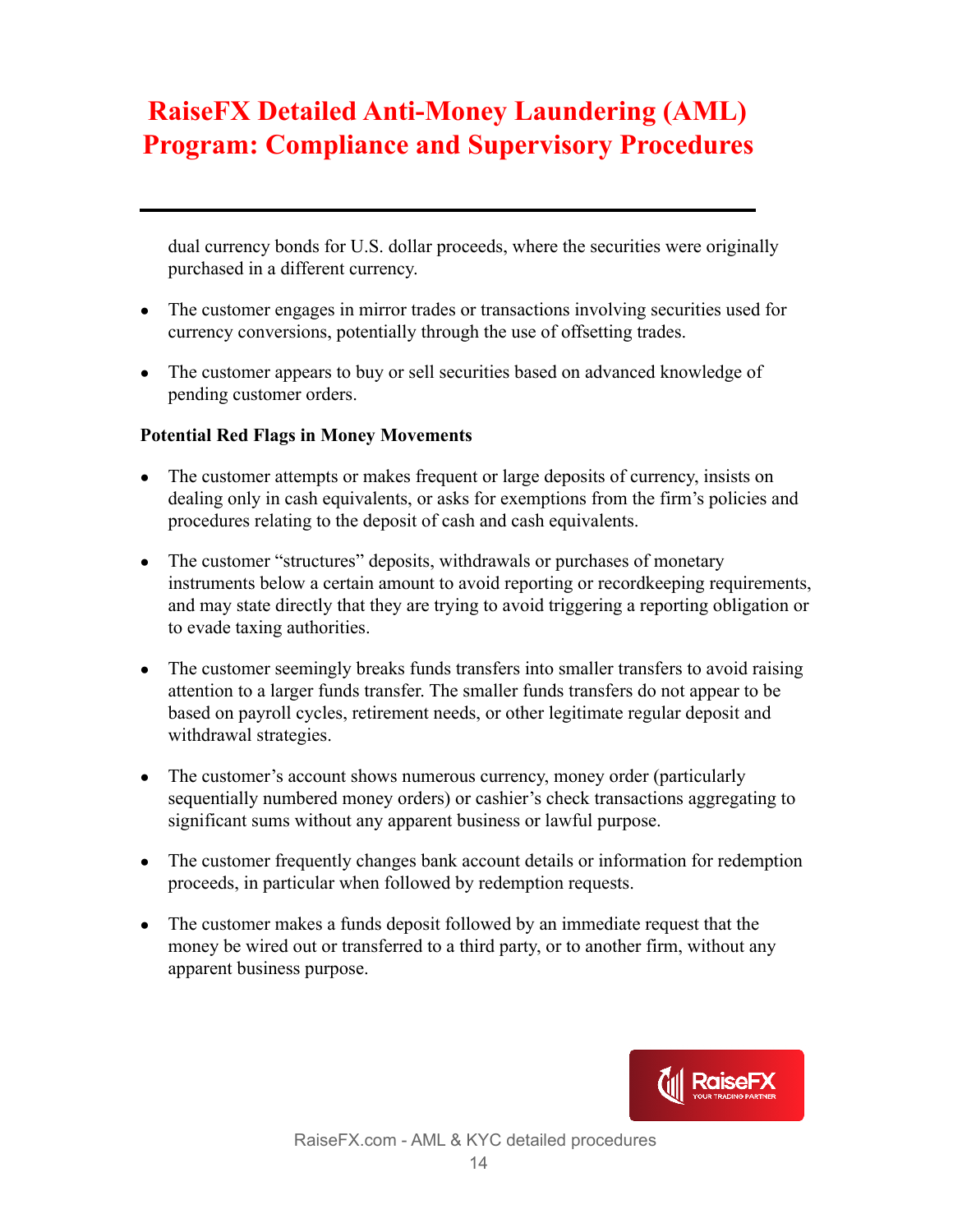- Wire transfers are made in small amounts in an apparent effort to avoid triggering identification or reporting requirements.
- Incoming payments are made by third-party checks or checks with multiple endorsements.
- Outgoing checks to third parties coincide with, or are close in time to, incoming checks from other third parties.
- Payments are made by third party check or money transfer from a source that has no apparent connection to the customer.
- Wire transfers are made to or from financial secrecy havens, tax havens, high-risk geographic locations or conflict zones, including those with an established presence of terrorism.
- Wire transfers originate from jurisdictions that have been highlighted in relation to black market peso exchange activities.
- The customer engages in transactions involving foreign currency exchanges that are followed within a short time by wire transfers to locations of specific concern (*e.g.*, countries designated by national authorities, such as FATF, as non-cooperative countries and territories).
- The parties to the transaction (*e.g.*, originator or beneficiary) are from countries that are known to support terrorist activities and organizations.
- Wire transfers or payments are made to or from unrelated third parties (foreign or domestic), or where the name or account number of the beneficiary or remitter has not been supplied.
- There is wire transfer activity that is unexplained, repetitive, unusually large, shows unusual patterns or has no apparent business purpose.
- The securities account is used for payments or outgoing wire transfers with little or no securities activities (*i.e.*, account appears to be used as a depository account or a conduit for transfers, which may be purported to be for business operating needs).

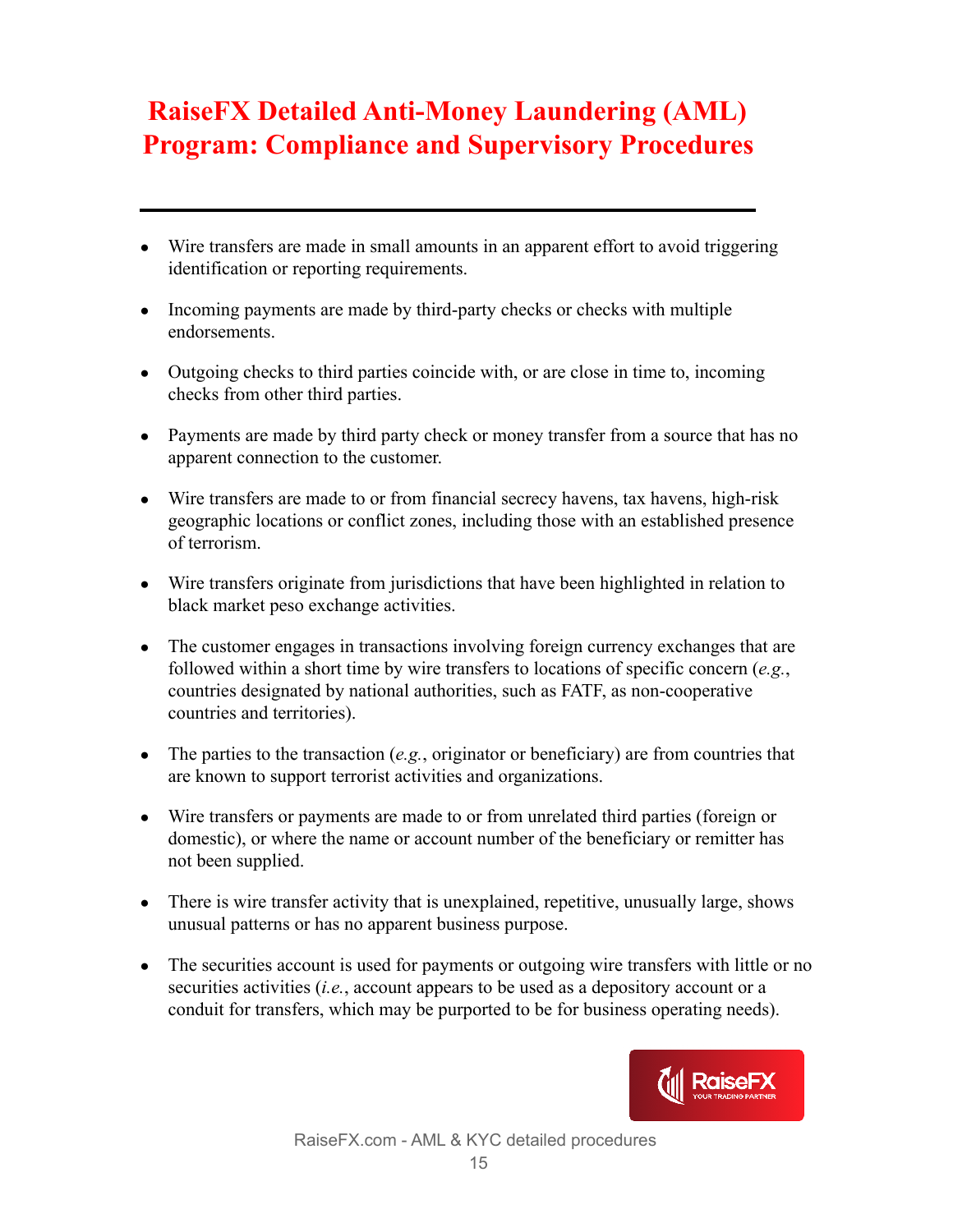- Funds are transferred to financial or depository institutions other than those from which the funds were initially received, specifically when different countries are involved.
- The customer engages in excessive journal entries of funds between related or unrelated accounts without any apparent business purpose.
- The customer uses a personal/individual account for business purposes or vice versa.
- There are frequent transactions involving round or whole dollar amounts purported to involve payments for goods or services.
- Upon request, a customer is unable or unwilling to produce appropriate documentation (*e.g.*, invoices) to support a transaction, or documentation appears doctored or fake (*e.g.*, documents contain significant discrepancies between the descriptions on the transport document or bill of lading, the invoice, or other documents such as the certificate of origin or packing list).
- The customer requests that certain payments be routed through nostro<sup>14</sup> or correspondent accounts held by the financial intermediary instead of its own accounts, for no apparent business purpose.
- Funds are transferred into an account and are subsequently transferred out of the account in the same or nearly the same amounts, especially when the origin and destination locations are high-risk jurisdictions.
- $\bullet$  A dormant account suddenly becomes active without a plausible explanation (*e.g.*, large deposits that are suddenly wired out).
- Nonprofit or charitable organizations engage in financial transactions for which there appears to be no logical economic purpose or in which there appears to be no link between the stated activity of the organization and the other parties in the transaction.
- There is unusually frequent domestic and international automated teller machine (ATM) activity.

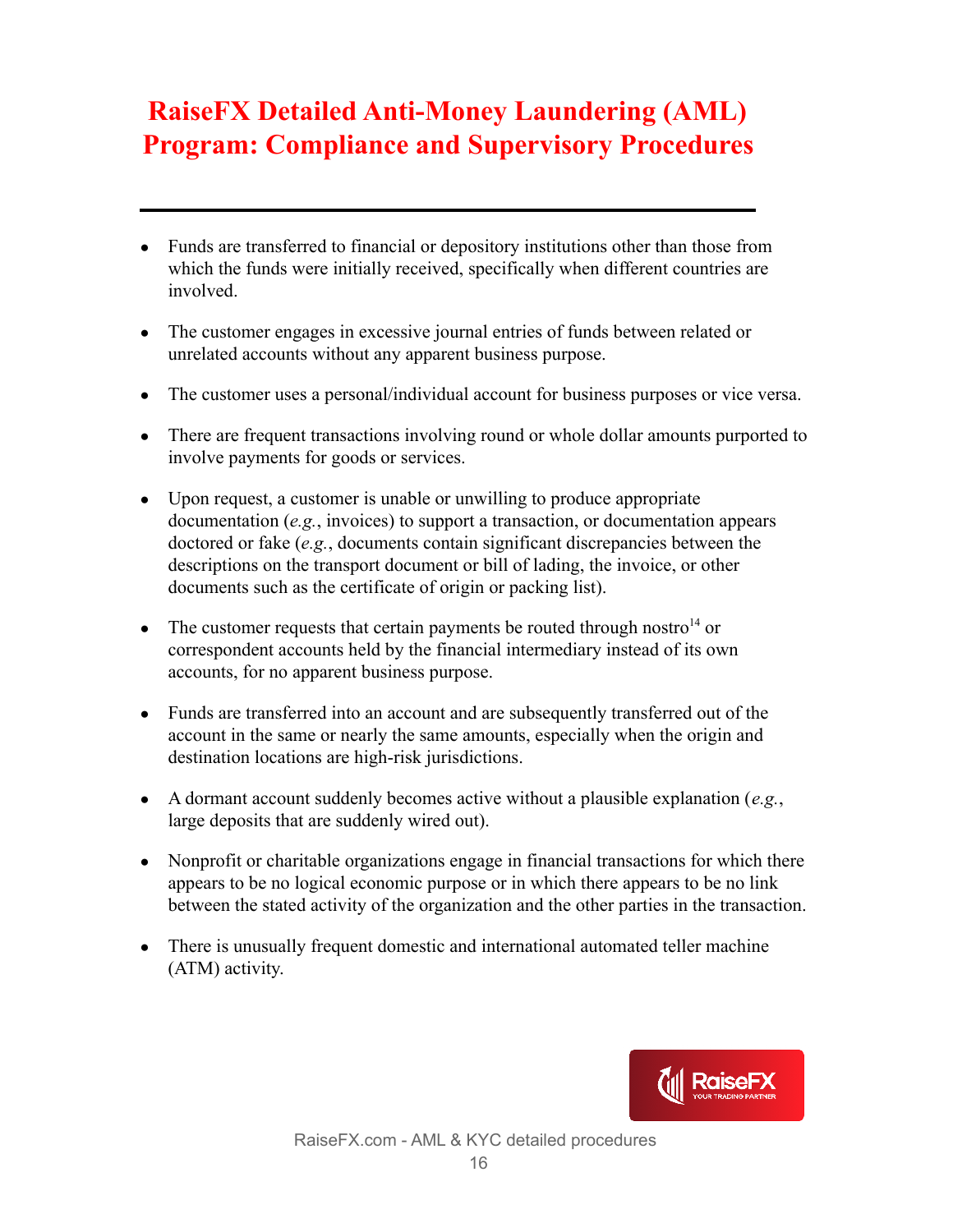- A person customarily uses the ATM to make several deposits into a brokerage account below a specified reporting threshold.
- Many small, incoming wire transfers or deposits are made using checks and money orders that are almost immediately withdrawn or wired out in a manner inconsistent with the customer's business or history; the checks or money orders may reference in a memo section "investment" or "for purchase of stock." This may be an indicator of a Ponzi scheme or potential funneling activity.
- Wire transfer activity, when viewed over a period of time, reveals suspicious or unusual patterns, which could include round dollar, repetitive transactions or circuitous money movements.

#### <span id="page-16-0"></span>**Other Potential Red Flags**

- The customer is reluctant to provide information needed to file reports to proceed with the transaction
- The customer exhibits unusual concern with the firm's compliance with government reporting requirements and the firm's AML policies.
- The customer tries to persuade an employee not to file required reports or not to maintain the required records.
- Notifications received from the broker-dealer's clearing firm that the clearing firm had identified potentially suspicious activity in customer accounts. Such notifications can take the form of alerts or other concern regarding negative news, money movements or activity involving certain securities.
- Law enforcement has issued subpoenas or freeze letters regarding a customer or account at the securities firm.
- The customer makes high-value transactions not commensurate with the customer's known income or financial resources.
- The customer wishes to engage in transactions that lack business sense or an apparent investment strategy, or are inconsistent with the customer's stated business strategy.

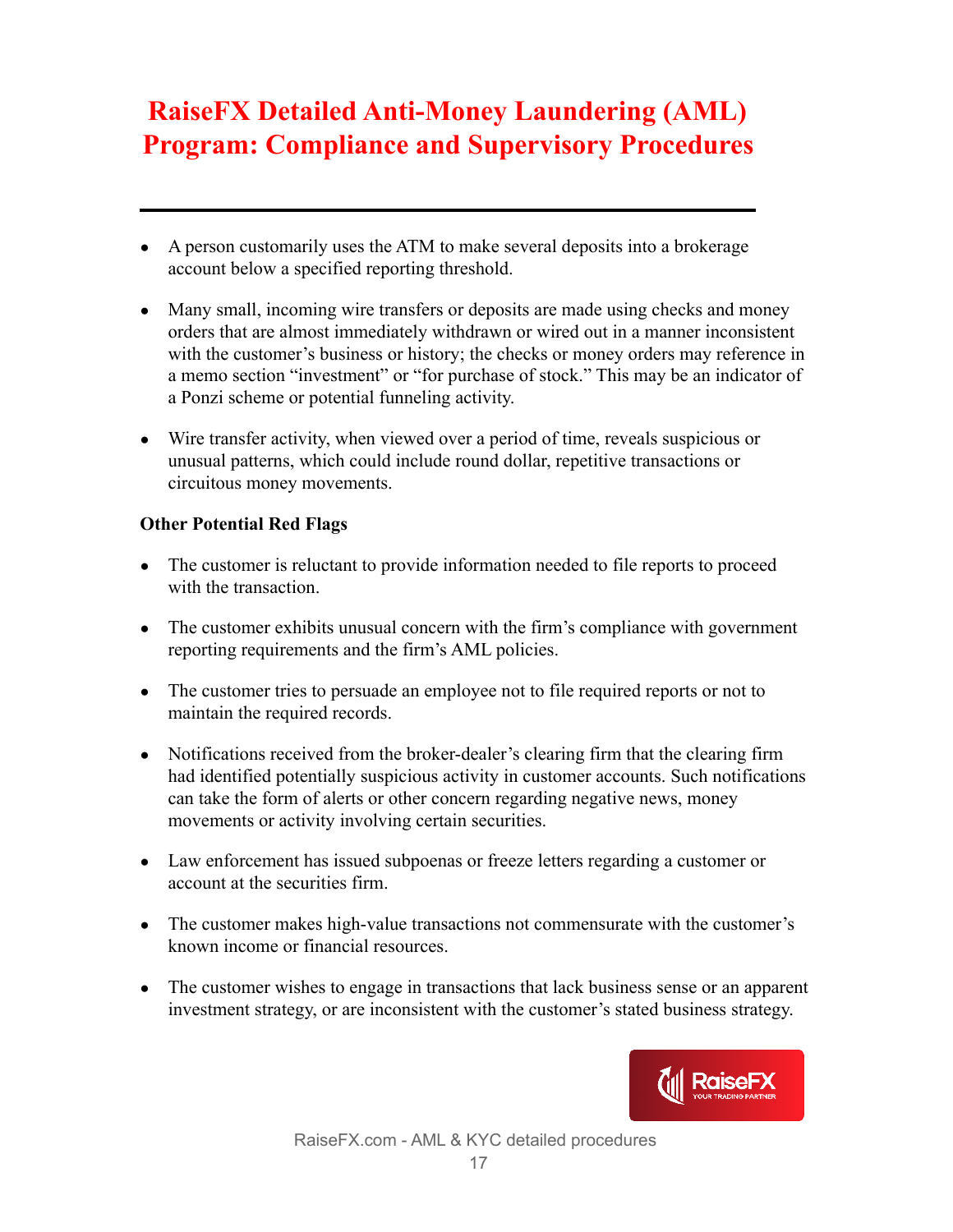- The stated business, occupation or financial resources of the customer are not commensurate with the type or level of activity of the customer.
- The customer engages in transactions that show the customer is acting on behalf of third parties with no apparent business or lawful purpose.
- The customer engages in transactions that show a sudden change inconsistent with normal activities of the customer.
- Securities transactions are unwound before maturity, absent volatile market conditions or other logical or apparent reason.
- The customer does not exhibit a concern with the cost of the transaction or fees  $(e.g.,)$ surrender fees, or higher than necessary commissions).
- A borrower defaults on a cash-secured loan or any loan that is secured by assets that are readily convertible into currency.
- There is an unusual use of trust funds in business transactions or other financial activity.

#### **c.Responding to Red Flags and Suspicious Activity**

<span id="page-17-0"></span>When an employee of the firm detects any red flag, or other activity that may be suspicious, he or she will notify the AML Compliance Person. Under the direction of the AML Compliance Person, the firm will determine whether or not and how to further investigate the matter. This may include gathering additional information internally or from third-party sources, contacting the government, freezing the account and/or filing a complaint.

### <span id="page-17-1"></span>**12. Suspicious Transactions and Reporting**

We will file complaints to the relevant authorities for any transactions (including deposits and transfers) conducted or attempted by, at or through our firm involving \$5,000 or more of funds or assets (either individually or in the aggregate) where we know, suspect or have reason to suspect:

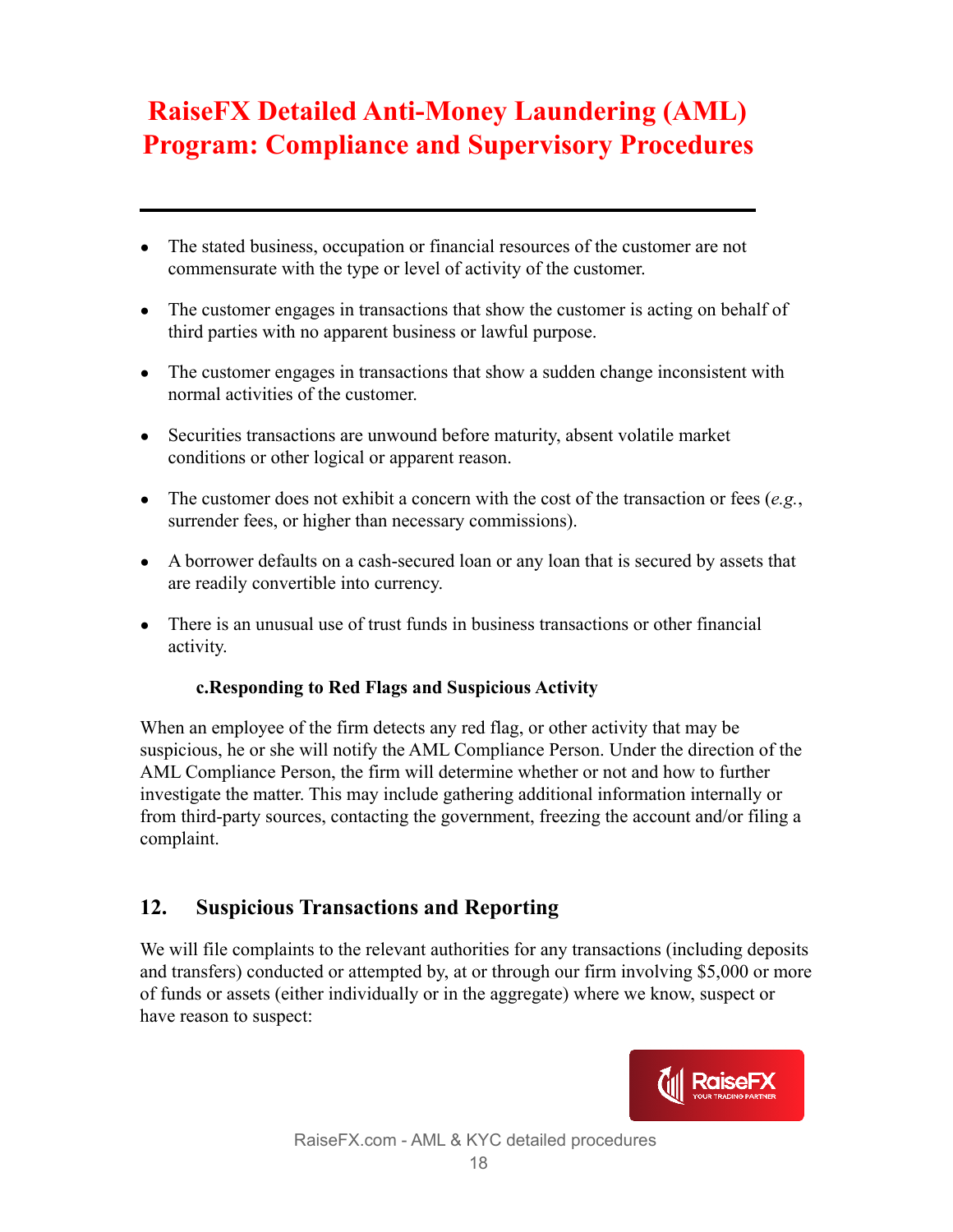- (1) the transaction involves funds derived from illegal activity or is intended or conducted in order to hide or disguise funds or assets derived from illegal activity as part of a plan to violate or evade federal law or regulation or to avoid any transaction reporting requirement under federal law or regulation;
- (2) the transaction is designed, whether through structuring or otherwise, to evade any requirements of the BSA regulations;
- (3) the transaction has no business or apparent lawful purpose or is not the sort in which the customer would normally be expected to engage, and after examining the background, possible purpose of the transaction and other facts, we know of no reasonable explanation for the transaction; or
- (4) the transaction involves the use of the firm to facilitate criminal activity.

We will also notify the appropriate law enforcement authority in situations involving violations that require immediate attention, such as terrorist financing or ongoing money laundering schemes.

We will not notify any person involved in the transaction that the transaction has been reported.

When we are the transmittor's financial institution in funds of \$3,000 or more, we will retain either the original or a copy of the transmittal order. We will also record on the transmittal order the following information: (1) the name and address of the transmittor; (2) if the payment is ordered from an account, the account number; (3) the amount of the transmittal order; (4) the execution date of the transmittal order; and (5) the identity of the recipient's financial institution. In addition, we will include on the transmittal order as many of the following items of information as are received with the transmittal order: (1) the name and address of the recipient; (2) the account number of the recipient; (3) any other specific identifier of the recipient; and (4) any form relating to the transmittal of funds that is completed or signed by the person placing the transmittal order.

We will also verify the identity of the person placing the transmittal order (if we are the transmitting firm), provided the transmittal order is placed in person and the transmittor is not an established customer of the firm (*i.e.*, a customer of the firm who has not previously maintained an account with us or for whom we have not obtained and maintained a file with the customer's name, address, taxpayer identification number, or, if none, alien identification number or passport number and country of issuance). If a

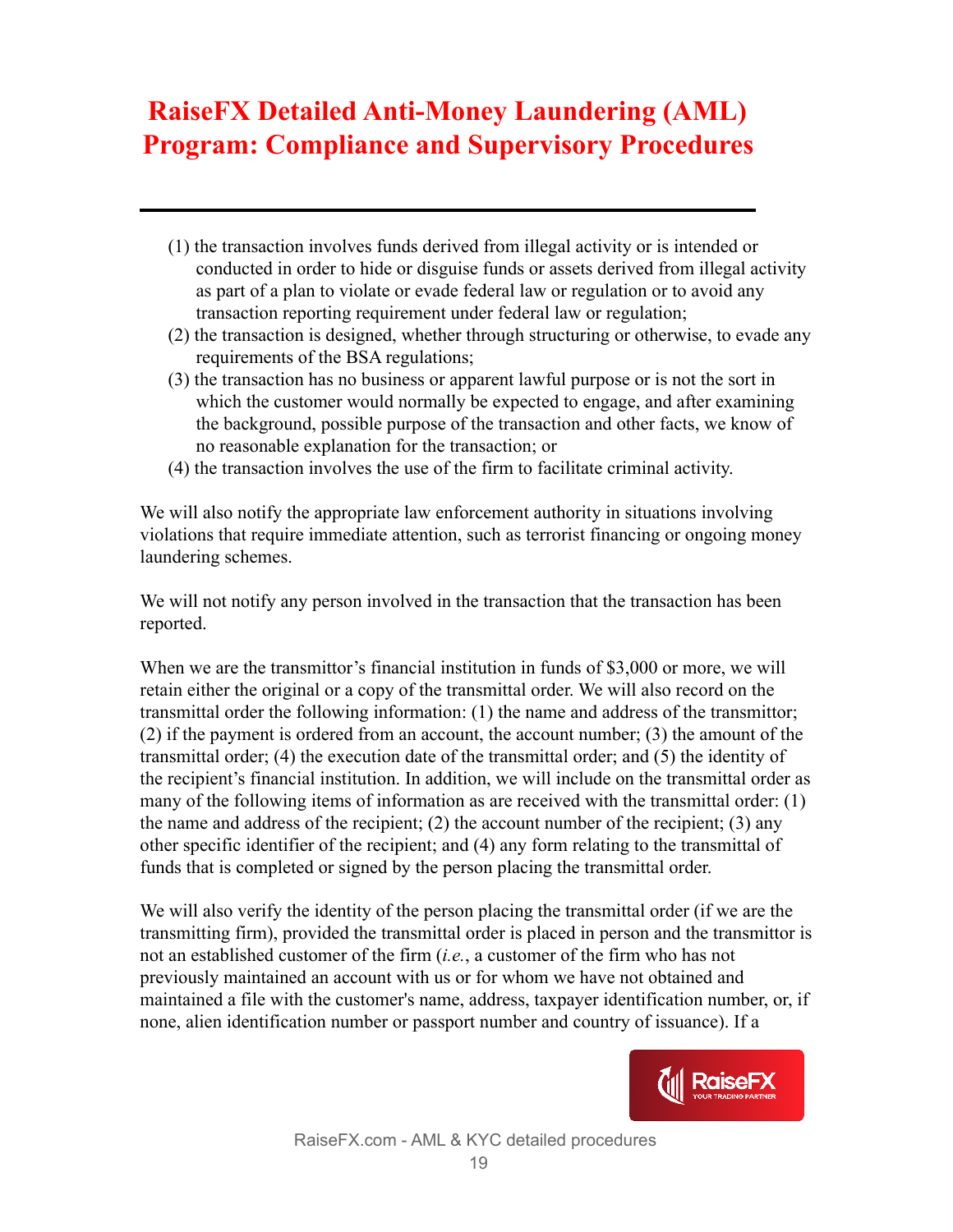transmittor or recipient is conducting business in person, we will obtain: (1) the person's name and address; (2) the type of identification reviewed and the number of the identification document (*e.g.,* driver's license); and (3) the person's taxpayer identification number (*e.g.,* Social Security or employer identification number) or, if none, alien identification number or passport number and country of issuance, or a notation in the record the lack thereof. If a transmittor or recipient is not conducting business in person, we shall obtain the person's name, address, and a copy or record of the method of payment (*e.g.,* check or credit card transaction). In the case of transmittors only, we shall also obtain the transmittor's taxpayer identification number (*e.g.,* Social Security or employer identification number) or, if none, alien identification number or passport number and country of issuance, or a notation in the record of the lack thereof. In the case of recipients only, we shall obtain the name and address of the person to which the transmittal was sent.

### <span id="page-19-0"></span>**13. AML Recordkeeping**

#### **a. Responsibility for Required AML Records and Filings**

<span id="page-19-1"></span>Our AML Compliance Person and his or her designee will be responsible for ensuring that AML records are maintained properly and that Filings are filed as required.

In addition, as part of our AML program, our firm will create and maintain filings and and relevant documentation on customer identity and verification and funds transmittals. We will maintain filings and their accompanying documentation for at least five years. We will keep other documents and other recordkeeping requirements according to international laws.

#### **b. Filings Maintenance and Confidentiality**

<span id="page-19-2"></span>We will hold filings and any supporting documentation confidential. We will not inform anyone outside of appropriate law enforcement or regulatory agency.

We will segregate filings and copies of supporting documentation from other firm books and records to avoid disclosing filings. Our AML Compliance Person will handle all subpoenas or other requests for filings. We may share information with another financial

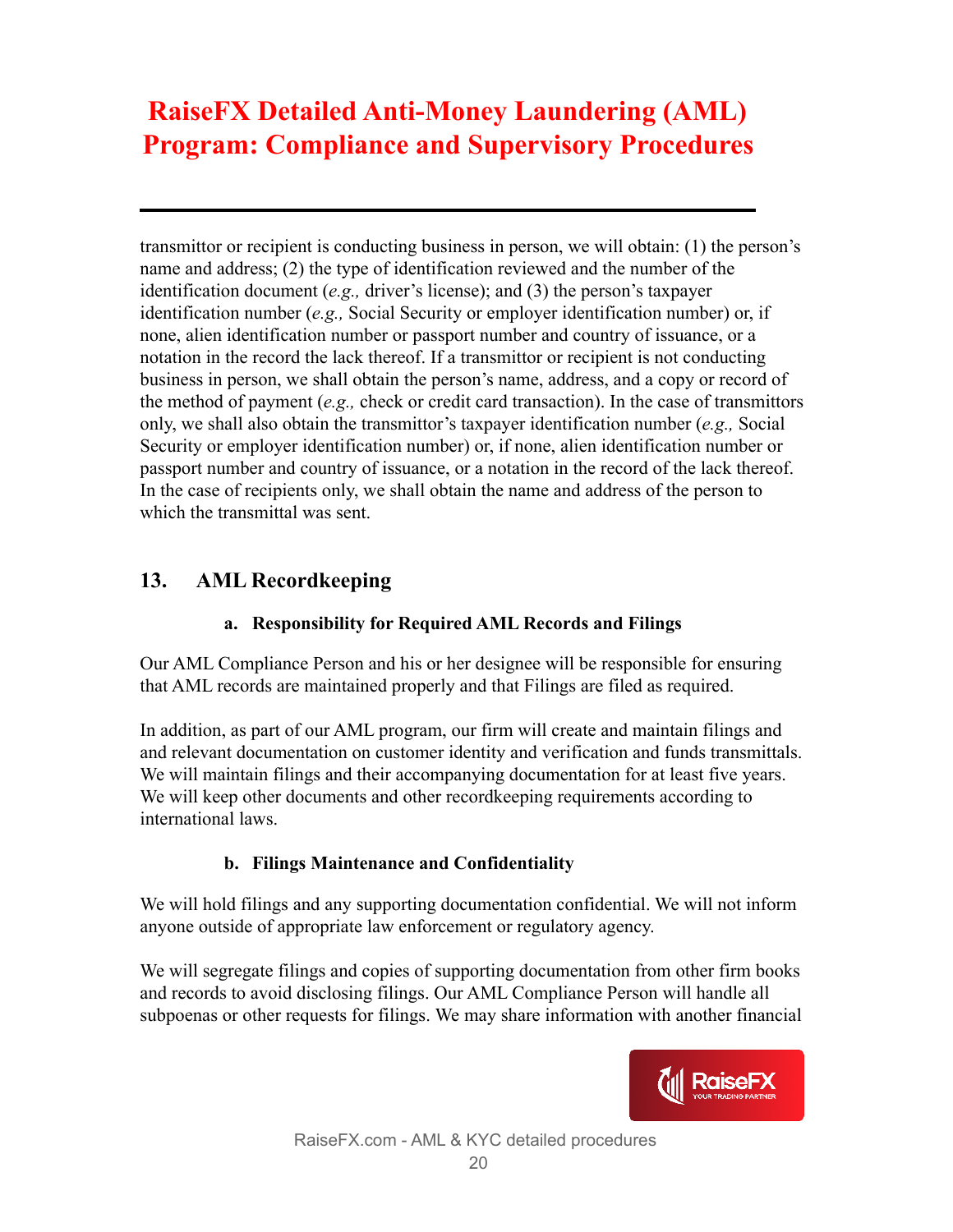institution about suspicious transactions in order to determine whether we will jointly file a filing.

#### **c. Additional Records**

<span id="page-20-0"></span>We shall retain either the original or a microfilm or other copy or reproduction of each of the following:

- A record of each extension of credit in an amount in excess of \$10,000, except an extension of credit secured by an interest in real property. The record shall contain the name and address of the person to whom the extension of credit is made, the amount thereof, the nature or purpose thereof and the date thereof;
- A record of each advice, request or instruction received or given regarding any transaction resulting (or intended to result and later canceled if such a record is normally made) in the transfer of currency or other monetary instruments, funds, checks, investment securities or credit, of more than \$10,000
- A record of each advice, request or instruction given to another financial institution (which includes broker-dealers) or other person regarding a transaction intended to result in the transfer of funds, or of currency, other monetary instruments, checks, investment securities or credit, of more than \$10,000
- Each document granting signature or trading authority over each customer's account;
- A record of each remittance or transfer of funds, or of currency, checks, other monetary instruments, investment securities or credit, of more than \$10,000
- A record of each receipt of currency, other monetary instruments, checks or investment securities and of each transfer of funds or credit, of more than \$10,000 received on any one occasion directly and not through a domestic financial institution, from any person, account or place

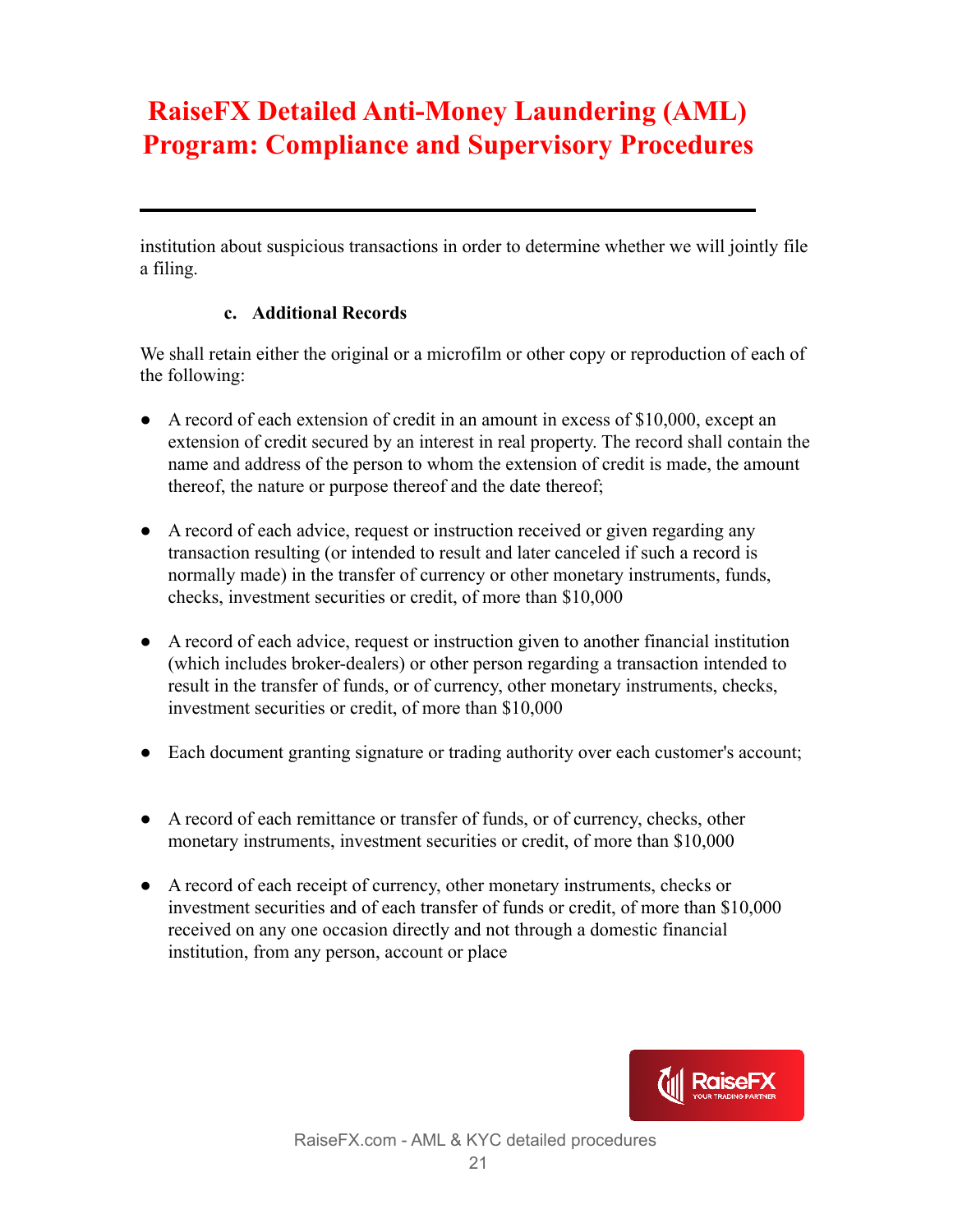### <span id="page-21-0"></span>**14. Training Programs**

We will develop ongoing employee training under the leadership of the AML Compliance Person and senior management. Our training will occur on at least an annual basis. It will be based on our firm's size, its customer base, and its resources and be updated as necessary to reflect any new developments in the law.

Our training will include, at a minimum: (1) how to identify red flags and signs of money laundering that arise during the course of the employees' duties; (2) what to do once the risk is identified (including how, when and to whom to escalate unusual customer activity or other red flags for analysis and, where appropriate, filings of complaints); (3) what employees' roles are in the firm's compliance efforts and how to perform them; (4) the firm's record retention policy; and (5) the disciplinary consequences (including civil and criminal penalties) for non-compliance.

We will develop training in our firm, or contract for it. Delivery of the training may include educational pamphlets, videos, intranet systems, in-person lectures and explanatory memos. Currently our training program is through in person and recorded presentation. We will maintain records to show the persons trained, the dates of training and the subject matter of their training.

We will review our operations to see if certain employees, such as those in compliance, margin and corporate security, require specialized additional training. Our written procedures will be updated to reflect any such changes.

### <span id="page-21-1"></span>**15. Program to Independently Test AML Program**

The testing of our AML program will be performed at least annually by a person who is not the Compliance Person and does not report to him/her.

Findings will be reported to senior management [*or to an internal audit committee*]. We will promptly address each of the resulting recommendations and keep a record of how each noted deficiency was resolved.